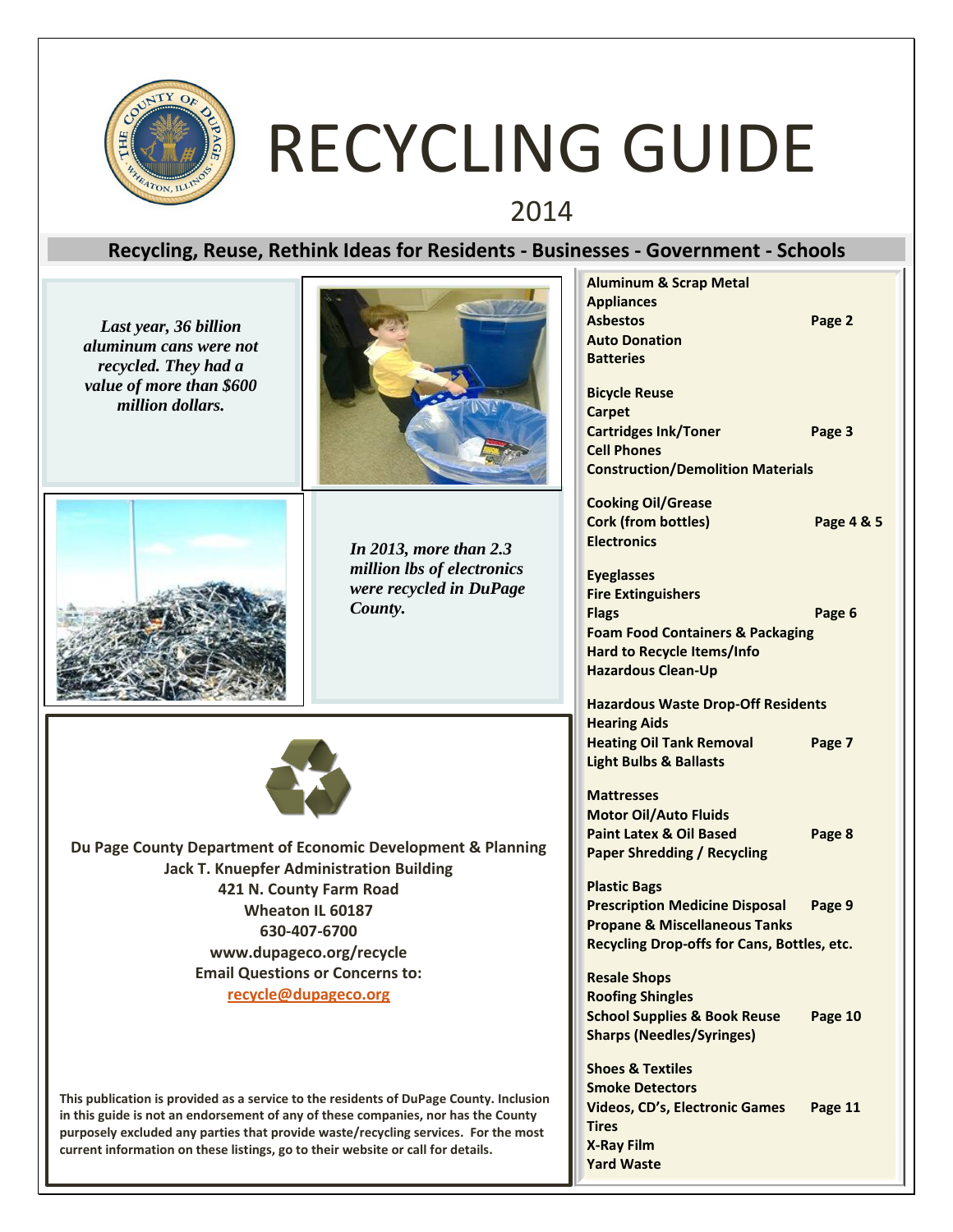### *Aluminum & Scrap Metal 1-800-MY-SCRAP*

3N780 Powis Road West Chicago, IL 60185 1-800-697-2727 *Metal, paper, & more*

#### **Addison Recycling**

607 West Winthrop Avenue Addison, IL 60101 630 -543 -9868 *Unit 6 back of building. Accepts all metals*

### **G & M Metal, Inc**

313 Beinoris Drive Wood Dale, IL 60191 630 -616 -1126 [www.gmmetal.net](http://www.gmmetal.net/) *Steel, brass, copper & more*

#### **S&S Metal Recyclers**

336 East Sullivan Road Aurora, IL 60504 630 -844 -3344 *Copper, brass, iron, steel, etc.*

#### **West Side Recycling Corporation**

3316 West North Avenue Stone Park, IL 60165 708 -343 -8885

[www.westsiderecycling.com](http://www.westsiderecycling.com/) *All metals & lead -acid batteries*

### **Fox Valley Iron & Metal Corporation**

637 North Broadway Aurora, IL 60504 630 -897 -5907 *All metals & lead -acid batteries*

**Lemont Scrap Processing** 16229 New Avenue Lemont, IL 60439 630 -257 -6532 [www.lemontscrap.com](http://www.lemontscrap.com/)

### Appliances

Contact your waste hauler to see what options are available on appliances/white goods. If no options exist, call a listing below.

#### **ABT Electronics**

1200 North Milwaukee Ave. Glenview, IL 60025 847 -967 -8830 [www.abt.com](http://www.abt.com/) *Free -Call for instructions*

**Environmental Field Service** 1-800-480-4337 [www.efsnational.com](http://www.efsnational.com/)

*Call for details of pick-up service*

#### **Jung King** 866 -458 -6554 *Call for details of pick-up service*

**Loews, Menards, Home Depot** *Will recycle used items when new purchase is delivered.*

#### **The Crusher** 651 West Washington Street West Chicago, IL 60185 630 -231 -6888

*No Freon appliances* 

### Asbestos Info

**Illinois Dept . of Public Health** 525 West Jefferson Street Springfield, IL 62761 217 -782 -5830

### [www.idph.state.il.us](http://www.idph.state.il.us/)

**Environmental Assistance Hotline** 1-800-252 -3998 [www.epa.state.il.us/small](http://www.epa.state.il.us/small-business/asbestos-in-home/) [business/asbestos](http://www.epa.state.il.us/small-business/asbestos-in-home/) -in -home/

### Automobile Donation **A clear title is needed .**

**Bridge Communities** 505 Crescent Blvd Glen Ellyn, IL 60138 630 -545 -0610 [www.bridgecommunities.org](http://www.bridgecommunities.org/)

### **Naperville Cares**

618 West 5<sup>th</sup> Ave. Suite B Naperville, IL 60563 630 -369 -0200 [www.NapervilleCARES.org](http://www.napervillecares.org/)

**Salvation Army Car Donation** 1-800-SA-TRUCK [www.sacardonation.org](http://www.sacardonation.org/)

**American Lung Association** 1-800-586-4872 [www.lung.org](http://www.lung.org/)

### **Batteries**

For rechargeable batteries call RBRC at (877) 723 -1297 or visit [www.call2recycle.org](http://www.call2recycle.org/)

#### **Zeus Battery Products**

191 Covington Drive Bloomingdale IL 60108 630 -295 -6800 [www.zeusbatteryproducts.com](http://www.zeusbatteryproducts.com/)

#### **Batteries Unlimited**

105 West Fullerton Avenue Addison, IL 60101 630 -543 -5554 *Rechargeable, acid, car, phone*

#### **Interstate Batteries**

362 Balm Court Wood Dale, IL 60191 630 -833 -3696 *Call for large sizes & amounts*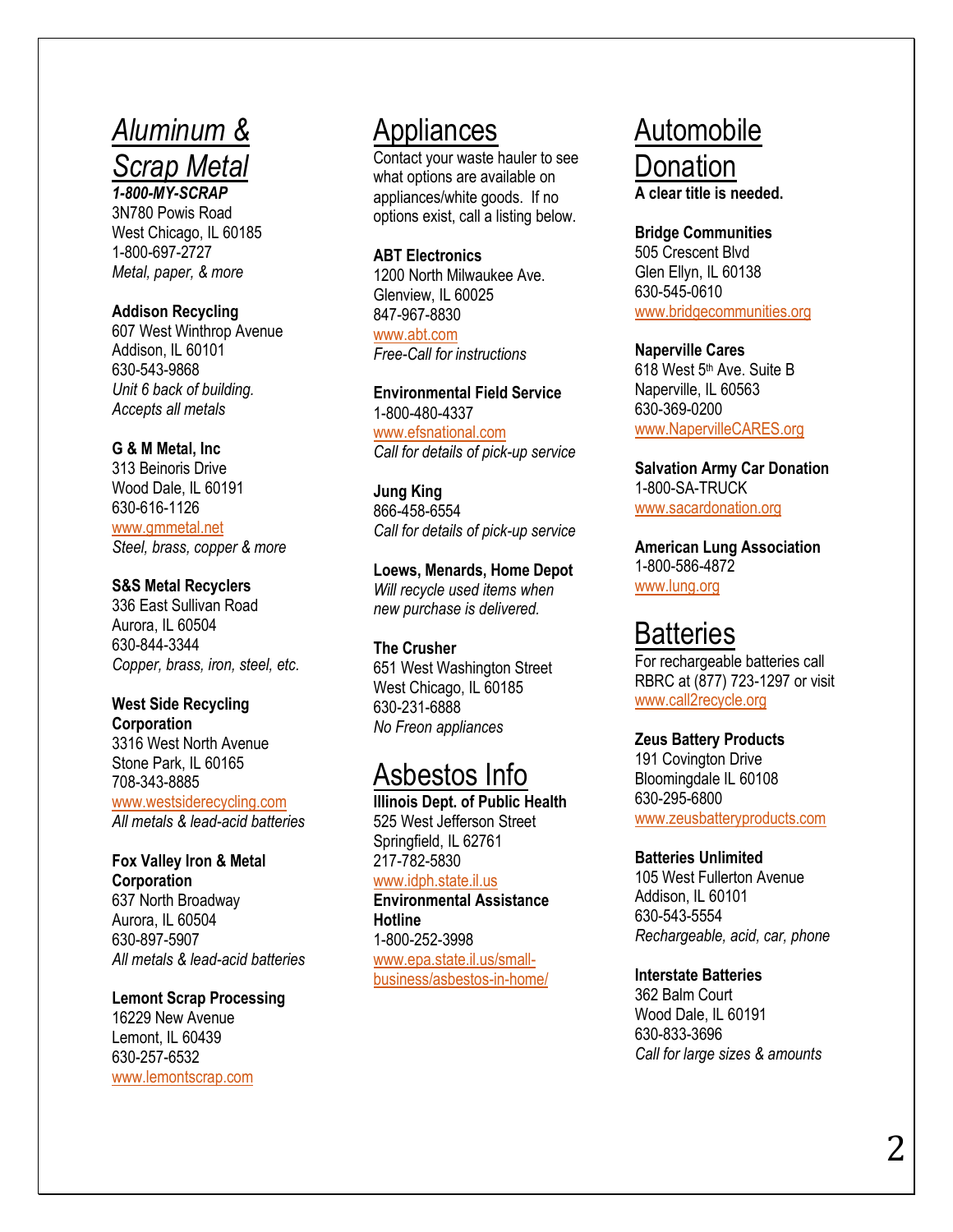## Bicycle Reuse

**Blackstone**

6100 South Blackstone Ave. Chicago, IL 60608 773 -241 -5458 [www.experimentalstation.org](http://www.experimentalstation.org/) *Free pick-up of 3 plus bikes*

### **Working Bikes**

2434 South Western Avenue Chicago, IL 60608 312 -421 -5048 [www.workingbikes.org](http://www.workingbikes.org/) *Go to website for suburban locations*

## Carpet Recycling

**K. Hoving Recycling & Disposal** 2351 Powis Road West Chicago, IL 60185 630 -377 -7000 [www.khoving.com](http://www.khoving.com/) *Accepts clean dry carpet/pad some fees*

### **PCI Flortech, INC**

910 West National Avenue Addison, IL 60101 630 -458 -0760 *Accepts clean dry carpet/pad some fees*

## Cartridges Ink & Toner

**Office Max all locations** [www.officemax.com](http://www.officemax.com/) *Download free mailing label*

### **Staples Stores all locations**

[www.staples.com](http://www.staples.com/) *Download free mailing label*

### **Cartridge World**

358 West Army Trail Road Bloomingdale, IL 60108 630 -893 -6300 *Call for details*

### **Computers & Toners**

245 W. Roosevelt Road Unit 47 Building 7 West Chicago, IL 60185 630 -935 -4668

### Cell Phones

**DuPage County Human Services** 421 North County Farm Road Wheaton, IL 60187 630 -407 -6500 *Bring to security desk or cafeteria*

### **Family Shelter Service**

**Administration Office** 605 East Roosevelt Road Wheaton, IL 60188 630 -221 -8290 *Call for business hours*

## Construction/ **Demolition Materials**

**Neil's Hauling** 820 Meadowview Crossing Suite 2 West Chicago, IL 60185 630 -665 -8686 *Wood, shingles, metals, etc.*

**Heritage Asphalt Shingles Recycling** 15330 Canal Bank Road Lemont, IL 60439 630 -739 -1151 **K. Hoving Recycling & Disposal** 2351 Powis Road West Chicago, IL 60185 630 -377 -7000

[www.khoving.com](http://www.khoving.com/)

### **W asteBox, Inc.**

11S373 Jeans Road Lemont, IL 60439 1-800-499-4099 *Containers for metal, cardboard, shingles, aggregates, etc.*

### **Crush -Crete, Inc.**

600 South Lombard Road Addison, IL 60101 630 -627 -1713 *Asphalt and concrete fees*

## Construction/

## **Demolition**

### Reuse

**Habitat for Humanity Restore** 4100 Fox Valley Center Drive Aurora, IL 60540 630 -585 -5508

### [www.foxvalleyrestore.org](http://www.foxvalleyrestore.org/)

**Habitat for Humanity Restore** *869 S. Rowling Road (Rt 53) Addison, IL 60 630 -517 -2080*

*[www.dupagehabitat.org](http://www.dupagehabitat.org/) Accepts tools & building supplies*

### **Murco Recycling**

347 North Kensington Avenue La Grange Park, IL 60526 708 -352 -4111 [www.murco.net](http://www.murco.net/) *Auction and sales of materials*

**Sobie Demolition -sales** 630 -726 -6410 [www.sobiedemolition.com](http://www.sobiedemolition.com/)

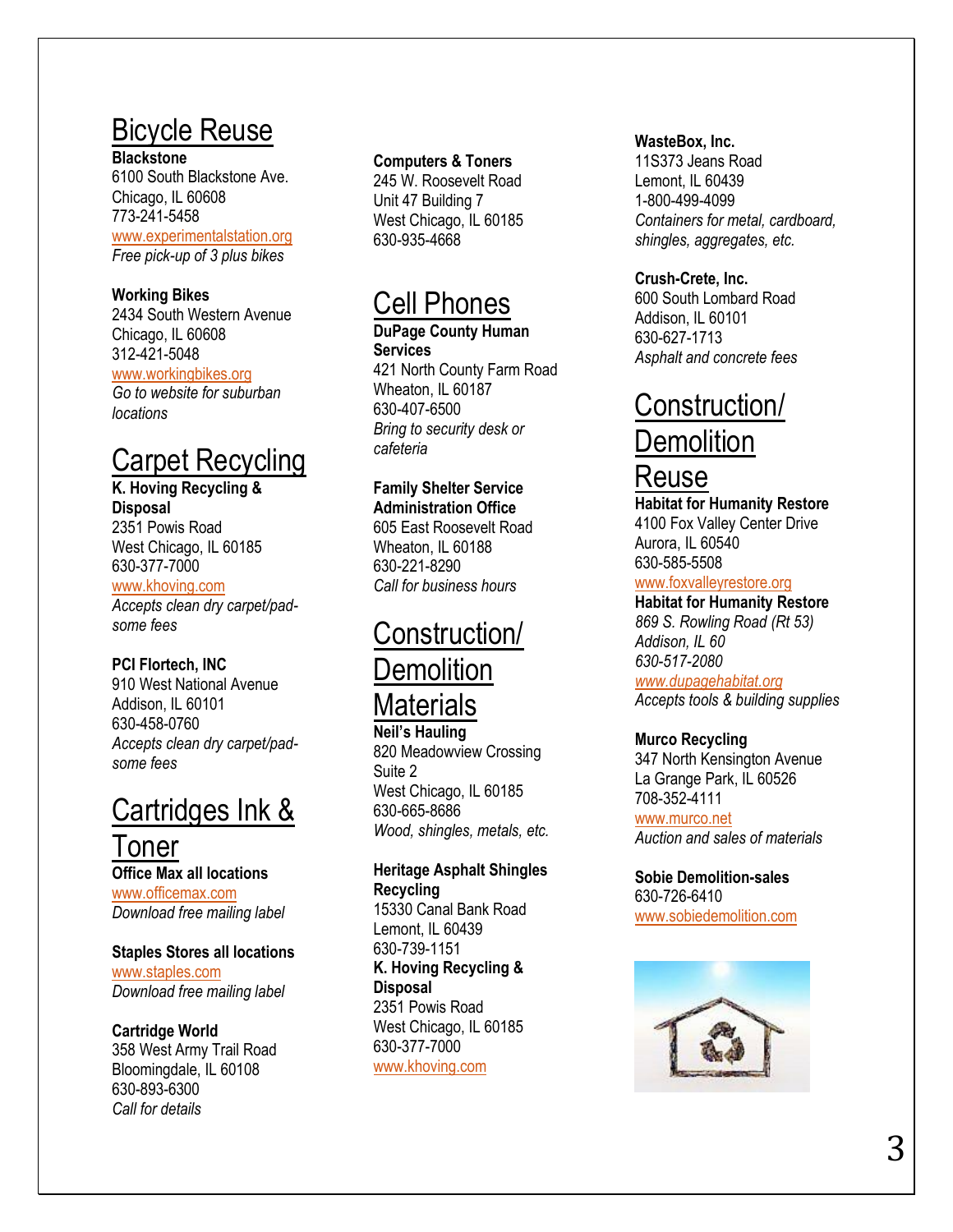### **Cooking** Oil/Grease

### **Downers Grove Fleet Services Garage** 700 Curtiss Street Downers Grove, IL 60515

*Monday-Friday 7am -3pm See employee*

### **City of Wheaton**

**Public Works Yard** 821 West Liberty Street Wheaton, IL 60187 *2 nd Saturday each month 9am -noon*

### **Wheaton Sanitary District**

1S640 Shaffner Road Wheaton, IL 60187 *Every Saturday 10 am -noon*

### **For pick -up / large quantities :**

**Green Grease Environmental** 855 -645 -2246 www.green [-grease.com](http://www.green-grease.com/)

### **Chicago Biofuels** 312 -344 -3835 [www.chicagobiofuels.org](http://www.chicagobiofuels.org/)



**Recork** www.re [-cork.org](http://www.re-cork.org/)

**TerraCycle** [www.terracycle.com](http://www.terracycle.com/)

### **Whole Foods - Cafe**

151 Rice Lake Square Wheaton, IL 60187 630 -588 -1500

## Electronics Free **Recycling** For Residents County Partners

### **Addison Township Highway Department**

411 W. Potter Road Wood Dale, IL 60191 630 -766 -2228 *2 nd Saturday, Each month 8a.m. -Noon*

### **Bensenville Public Works**

717 East Jefferson Street Bensenville, IL 60106 630 -350 -3435 *Fridays 7:30 a.m. – 3 p.m.*

### **Downers Grove Village Hall**

801 Burlington Avenue Downers Grove, IL 60515 630 -434 -5500 *1 st Saturday each month 9a.m. - Noon*

#### **Glendale Heights Public Services Garage**

1635 Glen Ellyn Road Glendale Heights, IL 60139 630 -260 -6040 *Thursdays 7:30a.m. -3p.m.*

### **Hanover Park Public Works Facility**

2041 Lake Street Hanover Park, IL 60133 630 -372 -4440 *Monday-Friday 8a.m. -4p.m.*

#### **Lisle Public Works Storage Lot**

4930 Lincoln Avenue (Rt. 53) Lisle, IL 60532 630 -271 -4100 *3 rd Saturday, each month 9a.m. -Noon*

### **Naperville Public Works**

180 Fort Hill Drive Naperville, IL 60563 630 -420 -6095 *Tuesday, Thursday, Saturday 8a.m. - 4p.m.* 

### **Westmont Village Hall**

31 W. Quincy Street Westmont, IL 60559 630 -981 -6200 *2 nd Friday each month 7a.m. -1p.m (May thru Dec.) Commuter Parking Lot*

### **Wheaton Public Works**

**Storage Lot** 820 West Liberty Drive Wheaton, IL 60187 630 -260 -2000 *2 nd Saturday each month 9 a.m. -Noon*

### Electronics Free **Recycling Residents**

**S.C.A.R.C.E.** 799 Roosevelt Road Building 2 Suite 108 Glen Ellyn, IL 60137 630 -545 -9710

[www.scarceecoed.org](http://www.scarceecoed.org/) *Call first M -F 9:30a.m. -4p.m.*

### **Village of Addison Recycling Center**

711 North Addison Road Addison, IL 60101 630 -279 -2140 *M -F 8a.m. -3p.m.*

#### **Downers Grove Township Highway Department**

318 East Quincy Street Westmont, IL 60559 630 -719 -6625 *3 rd Saturday each month 8a.m. - Noon - No holidays*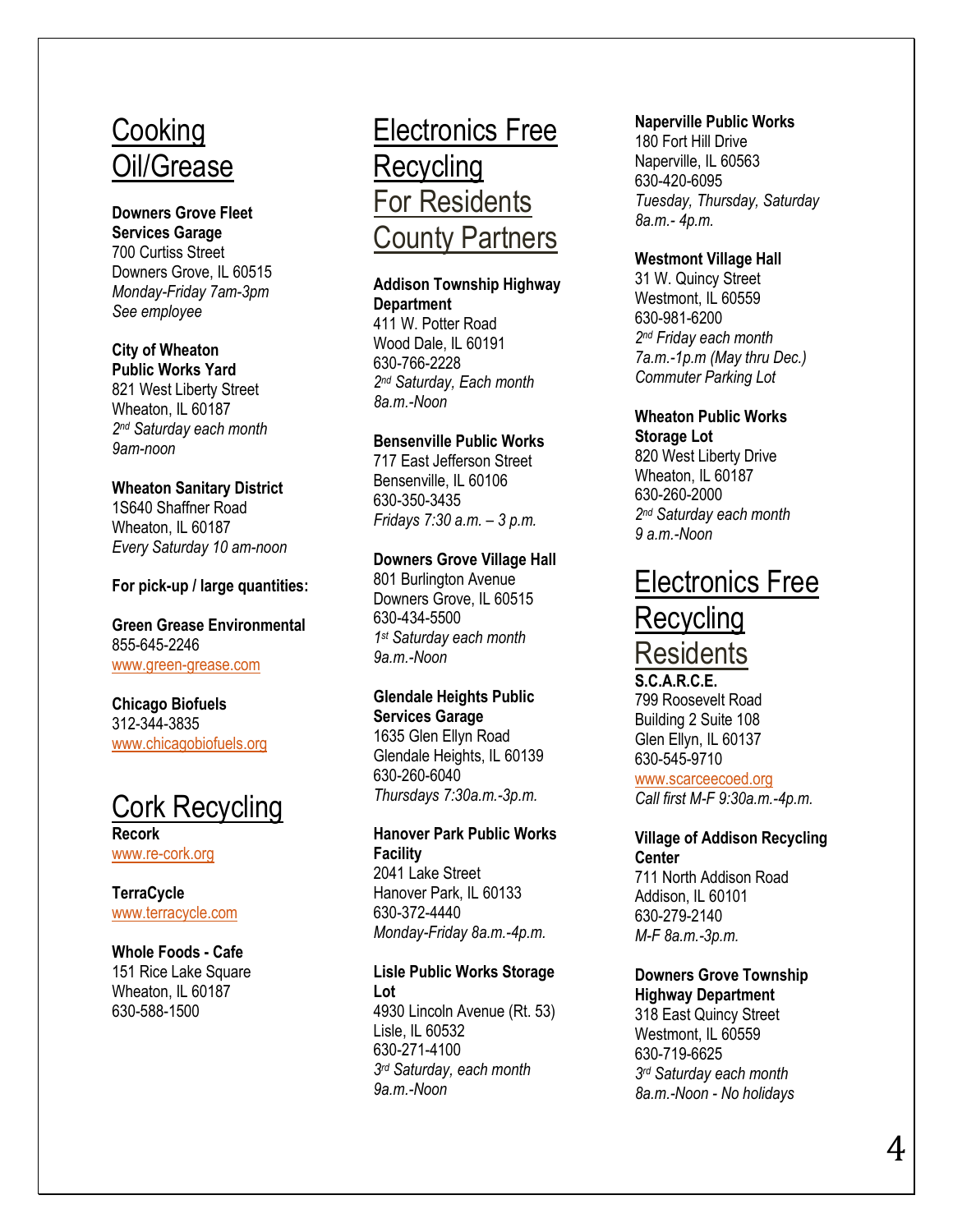## Electronics Free **Recycling**

### Residents continued

**Village of Lombard** Main & Parkside Lombard, IL 60148 630 -620 -5740 *1 st Saturday each month 9a.m. -Noon*

### **York Township Highway Department**

19W475 Roosevelt Road Lombard, IL 60148 630 -627 -2200 *M -F 7 a.m. -3:30 p.m. For York Township Residents*

### **Bloomingdale Tow nship**

**Highway Dept**. Annex Building 123 N. Rosedale Avenue Bloomingdale IL 60108 630 -529 -5221 *Closed Jan., Feb, & March First Saturday Each Month 8 a.m. -Noon - No Holidays*



**Some of the following firms have obtained third party certification s (R2 and e -Stewards standards) demonstrating an enhanced commitment to the proper recycling of electronics. We encourage all to learn more about these certifications at** [www.epa.gov/osw/conserve/](http://www.epa.gov/osw/conserve/%20materials/ecycling)  [materials/ecycling](http://www.epa.gov/osw/conserve/%20materials/ecycling)

## **Electronics** Recycling Firms

**Businesses, Government & School s can contract with these firms to recycle large amounts of electronic waste.**

### **Creative Recycling Systems - CRS**

278 Windy Point Drive Glendale Heights, IL 60139 630 -752 -0056

[www.crserecycling.com](http://www.crserecycling.com/) *Free drop -off M -F 8:30am -3pm*

### **Air Cycle Corporation**

2200 Ogden Avenue Suite 100, Lisle, IL 60532 1-800-909-9709

[www.aircycle.com](http://www.aircycle.com/)

### **Belmont Technology**

1300 Thorndale Avenue Elk Grove Village, IL 60007 847 -750 -9354 *Some charges apply. Please call*

### **MRK Group Ltd.**

801 North State Street Unit C Elgin, IL 60120 847 -468 -1700

### [www.mrkgroupltd.com](http://www.mrkgroupltd.com/)

*Call for free drop -off days & limits*

### **SIMS Recycling Solutions, Inc.** 1600 Harvester Road West Chicago, IL 60185 630 -231 -6060

[www.us.simsrecycling.com](http://www.us.simsrecycling.com/) *10 items per individual resident* **Supply Chain Services** 250 West North Avenue Lombard, IL 60148

630 -629 -9344 www.supply [-chainservices.com](http://www.supply-chainservices.com/)

### **Unitec Recycling Corporation**

245 West Roosevelt Road Building 1 Unit 6 West Chicago, IL 60185 630 -562 -5220 [www.unitecrecyclingcorp.com](http://www.unitecrecyclingcorp.com/) *No TVs or computer monitors*

### **Everlights Inc.** 8027 Lawndale Avenue Skokie, IL 60076 773 -734 -9873 [www.everlights.com](http://www.everlights.com/)

### **Genesis Electronics Recycling**

3405 North Ridge Avenue Arlington Heights, IL 60004 888 -788 -4363 [www.genesisrecycling.net](http://www.genesisrecycling.net/)

*Call to schedule pick -up/drop -off*

### **Vintage Tech Recyclers**

1105 Windham Parkway Romeoville, IL 60446 877 -786 -4715 [www.vintagetechrecyclers.com](http://www.vintagetechrecyclers.com/) *Call for details*

### **Computers & Toners**

245 W. Roosevelt Road Unit 47 Building 7 West Chicago, IL 60185 630 -935 -4668

### **Electronics**

### Reuse

**Peoples Resource Center** 201 Naperville Road Wheaton, IL 60187 630 -682 -5402 [www.peoplesrc.org](http://www.peoplesrc.org/) *Accepts newer working computers* 

**Goodwill Industries**  All Locations [www.amazinggoodwill.com](http://www.amazinggoodwill.com/) *Call for drop -off of large amount*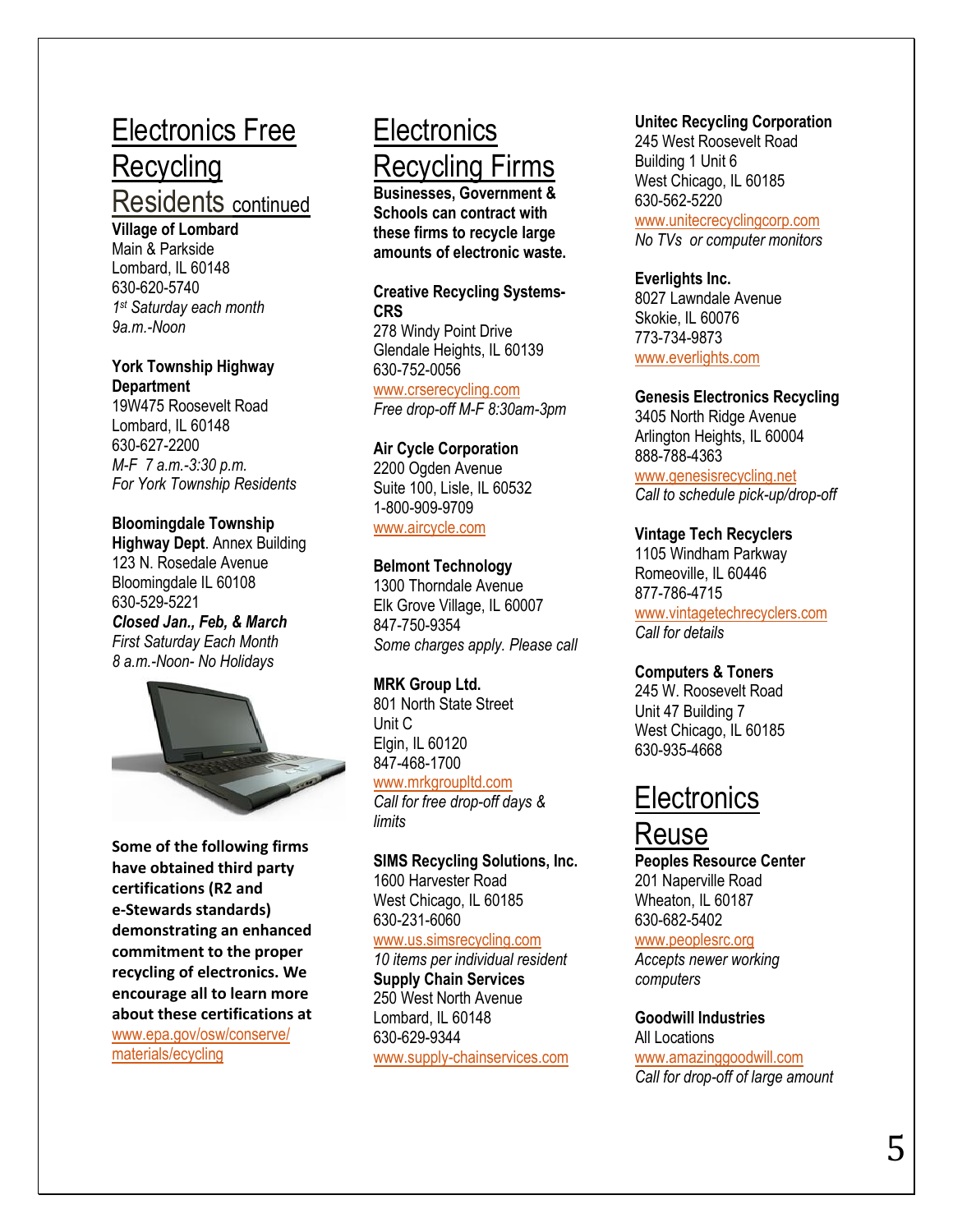### **Eveglasses**

**Lions Club International Headquarters – Lions Eyeglasses Recycling Center** 300 W. 22nd Street Oakbrook IL 60533 Attn: Receiving Department Send to this address or contact your local Lions Club.

### **Lens Crafters Stores -Stratford Square**

102 Stratford Square Bloomingdale, IL 60108 630 -893 -7608 [www.lenscrafters.com](http://www.lenscrafters.com/)

### **Pearle Vision - High Pointe Centre** 581 Roosevelt Road Lombard, IL 60148 630 -916 -8282

[www.pearlevision.com](http://www.pearlevision.com/)

## Fire Extinguishers Refill & Recycle

**Il linois Fire & Safety Co.** 702 Rowling Road Addison IL 60101 888 -455 -3473 [www.illinoisfire.com](http://www.illinoisfire.com/)

## Flags

**VFW**  731 Papworth Street Wheaton IL 60187 630 -668 -8756

### **VFW**

39 E. St Charles Road Villa Park IL 60181 630 -834 -5051

Bring to these addresses or contact your local VFW for hours and collection details.



### Foam #6 Food Containers & Packaging **Dart Container Corporation**

310 Evergreen Drive North Aurora, IL 60542 1-800-288-CARE

### [www.dart.biz](http://www.dart.biz/)

Must bring in clean food & drink containers in a separate bag from packaging foam. Call for large quantities.

### Foam #6 acking Peanuts

These businesses take a limited amount of foam peanuts. **Pak Mail** 2511 West Schaumburg Road Schaumburg, IL 60194 847 -524 -3355

### **Pak Mail**

7223 South Route 83 Willowbrook, IL 60521 630 -920 -1110

### **The UPS Store #0398**

551 Roosevelt Road Glen Ellyn, IL 60137 630 -858 -7571

### **The UPS Store #1704**

1878 North Neltnor Boulevard West Chicago, IL 60185 630 -876 -0200

## **Hard to Recycle** Items & Info

**TerraCycle** Eliminate Waste [www.terracycle.com](http://www.terracycle.com/)

**Earth 911** Recycling Data Base [www.earth911.com](http://www.earth911.com/)

## **Hazardous Spill &**

### Clean-up

**Clean Harbors/Safety Clean** 1-800-OIL-TANK [www.cleanharbors.com](http://www.cleanharbors.com/)

### **HazChem Environmental**

**Corporation** 1115 West National Drive Addison, IL 60101 630 -458 -1910

[www.hazchem.com](http://www.hazchem.com/)

### **North Branch Environmental**

7N458 Garden Avenue Roselle, IL 60172 630 -529 -0240

### **R3 Environmental**

**Management** 1050 East Chicago Avenue Elgin, IL 60123 1-800-969-9052

[www.r3environmental.net](http://www.r3environmental.net/) *Industrial Hygiene etc.*

### **SET Environmental Inc.**

450 Sumac Road Wheeling, IL 60090 1-800-634-6856 [www.setenv.com](http://www.setenv.com/)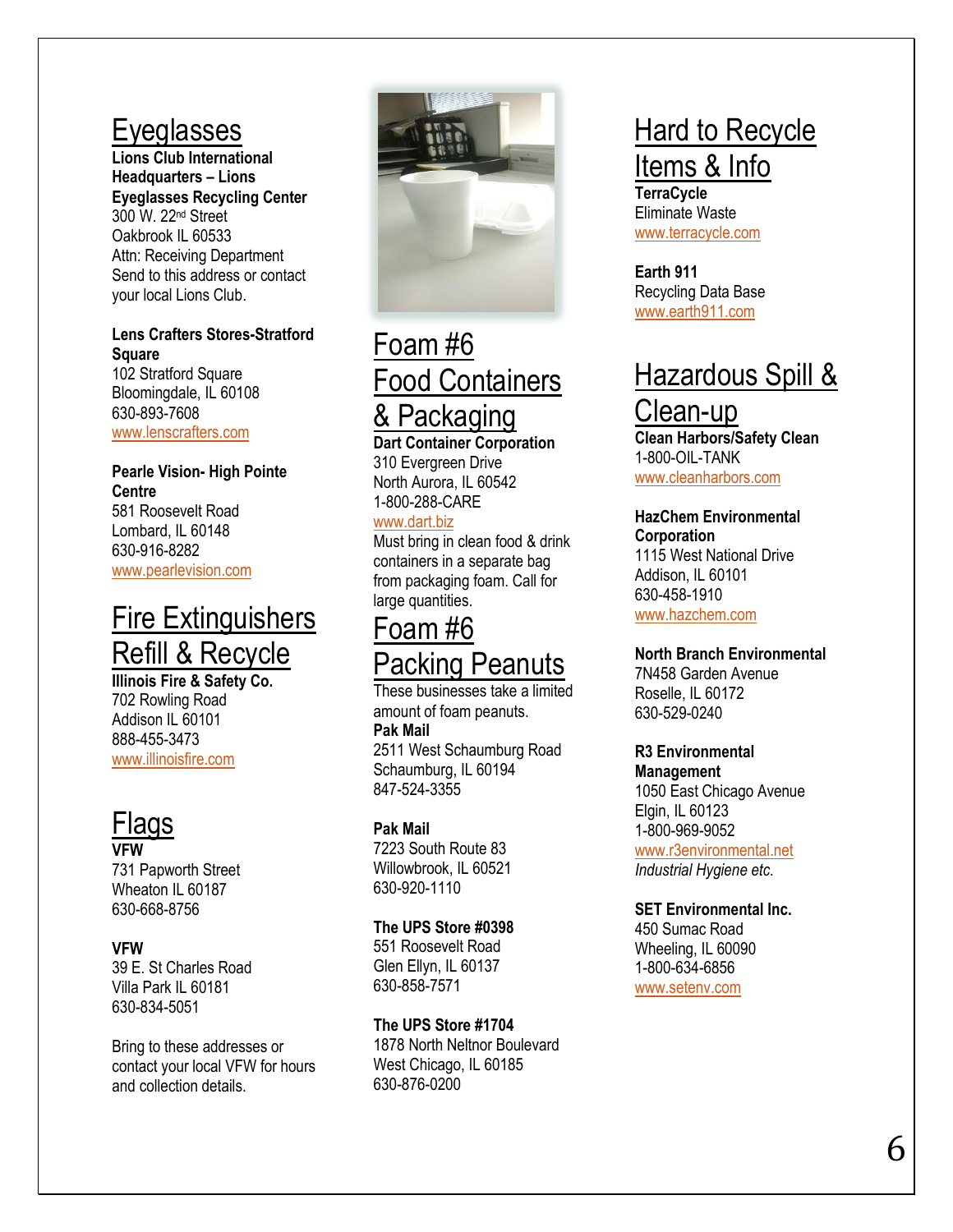## Hazardous Waste

### Drop-Off **Residents**

**Regional Household Hazardous Waste Facility**  1979 Brookdale Road Naperville, IL 60540 630 -420 -6095

#### [www.naperville.il.us](http://www.naperville.il.us/)

*Residents only- Sat & Sun 9am2am NO HOLIDAYS! Accepts: oil based paint, stain, varnish, solvents, auto fluids, aerosol cans, household cleaners, pool chemicals, mercury, poison, pesticides, insecticides, flammables, household batteries, auto and sump pump batteries, sealed fluorescent light bulb tubes, CFL s spiral bulbs, hobby chemicals, expired/unused prescription drugs. NO latex paint, smoke detectors, peanut oil, fire extinguishers, or ammunition* **.**

### Hearing Aids

**The Hearing Doctors** 311 South County Farm Road Wheaton, IL 60187 630 -752 -9505 [www.thehearingdoctors.com](http://www.thehearingdoctors.com/)

### Heating Oil Tank

**Removal** 

**Cicero Oil Company** 6529 South Kenneth Avenue Chicago, IL 60629 773 -581 -2041 [www.cicero](http://www.cicero-oil.com/) -oil.com

## Light Bulbs -CFLs **Residents**

**Ace Hardware** 806 West Army Trail Road Carol Stream, IL 60188 630 -213 -3400

#### **Len's Ace Hardware**

30 West Lake Street Addison, IL 60101 630 -543 -8882

#### **Mel's Ace Hardware**

1028 York Road Elmhurst, IL 60126 630 -279 -1117

#### **Murphy's Ace Hardware**

319 North Neltnor Boulevard West Chicago, IL 60185 630 -231 -2700

#### **Home Depot**

17 W 734 22nd Street Oakbrook Terrace IL 60523 630 -261 -1240

#### **Home Depot**

2000 Butterfield Road Downers Grove, IL 60515 630 -792 -9600

### **IKEA**

750 E Boughton Rd, Bolingbrook, IL 60440 (888) 888 -4532 Reverse vending machine for CFL's and LED bulbs

#### **Batteries + Bulbs**

481 Roosevelt Road Glen Ellyn, IL 60137 All locations 800 -677 -8278 [www.batteriesplus.com](http://www.batteriesplus.com/) *Fees may apply*



### *Light Bulbs -CFLs & Fluorescent Tubes -Residents*

**Regional Household Hazardous Waste Facility**  1979 Brookdale Road Naperville, IL 60540 630 -420 -6095

### [www.naperville.il.us](http://www.naperville.il.us/)

*Residents only- Sat & Sun 9a.m - 2p.m. NO HOLIDAYS! Accepts: sealed fluorescent tubes &CFL s.*

## Light Bulbs and Mercury Ballasts

**Businesses, Government & Schools can contract with these firms to recycle large amounts of bulbs & ballasts.**

#### **Aircycle** 2200 Ogden Avenue (100) Lisle IL 60532 800 -909 -9709 [www.aircycle.com](http://www.aircycle.com/)

**Everlights Inc.** 8027 North Lawndale Avenue Skokie, IL 60077 773 -734 -9873 [www.everlights.com](http://www.everlights.com/)

**Fluorecycle, Inc.** 27780 W. Concrete Dr. Unit A Ingleside, IL 60041 815 -363 -4411 [www.fluorecycle.com](http://www.fluorecycle.com/)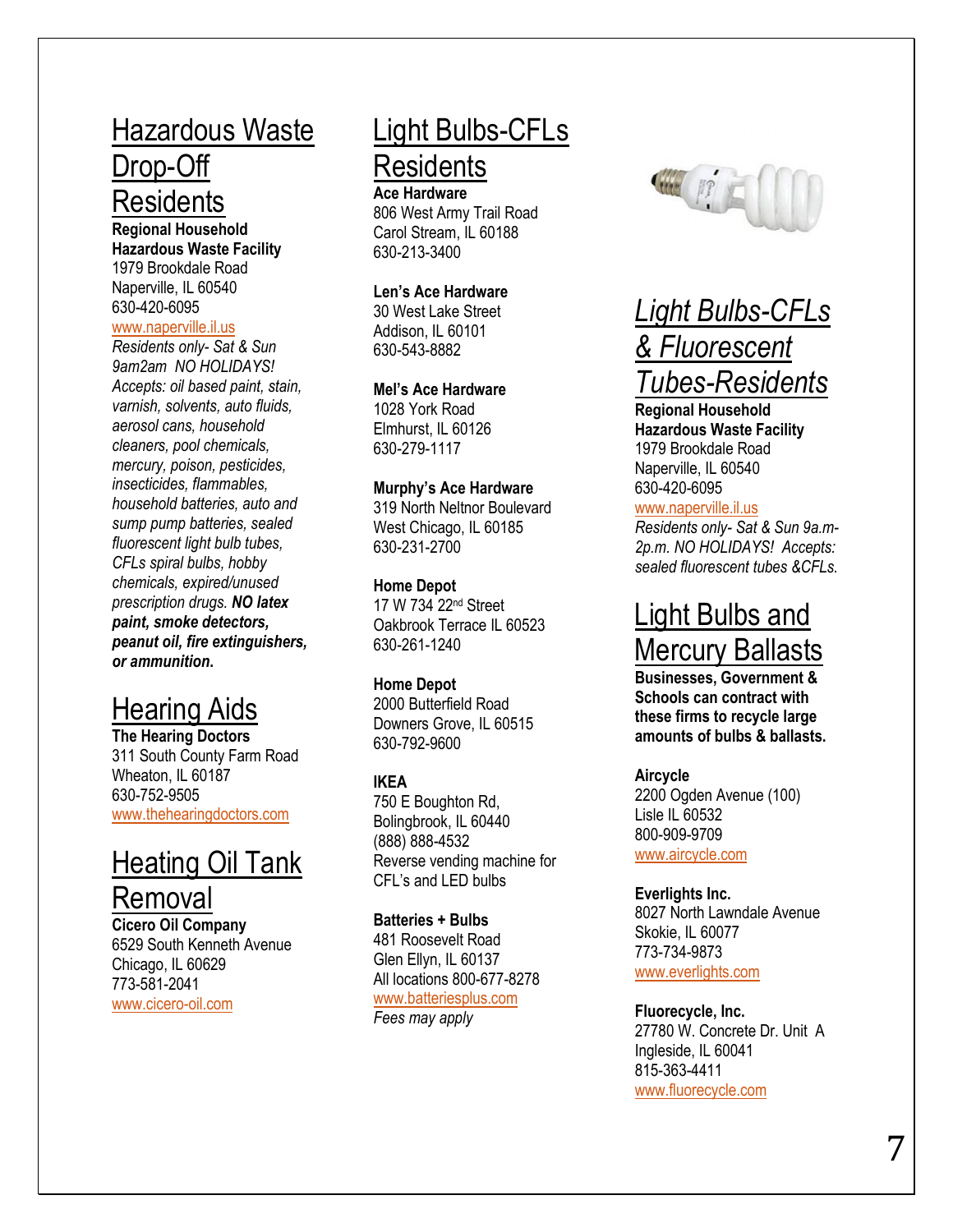### **Mattresses**

Contact your waste hauler for mattress disposal or call a listing below for recycling options.

#### **Amvets of Illinois** Takes Crib, Twin, & Full sizes 708 -388 -7800 [www.ilamvets.org](http://www.ilamvets.org/)

### **CPS Brokerage & Recycling**

Elmhurst IL 60126 708 -207 -6338 Businesses only with 20 or more

## Motor Oil

## **Residents**

**Environmental Ser. Garage A.J. LaRocca Wastewater** 249 South Villa Avenue Addison, IL 60101 630 -279 -2140 *8:30a.m. to 3:30p.m.*

## Will accept motor oil during business hours

### only!

**Firestone of Wheaton** 301 West Butterfield Road Wheaton, IL 60187 630 -682 -5050 *Also accepts transmission fluid& antifreeze.*

### **Oil Express**

6722 Route 83 Darien, IL 60559 630 -986 -9178 *Also accepts transmission fluid.* 

### **Super -Lube**

7520 Woodward Avenue Woodridge, IL 60517 630 -985 -8955

#### **Super -Lube** 2S781 Route 59 Warrenville, IL 60555 630 -393 -7444

### **Farnsworth Auto Service**

1175 North Farnsworth Ave. Aurora, IL 60504 630 -898 -5510 Also accepts gasoline, transmission fluid, auto, marine and motorcycle batteries.

### **Fullserv Oil Change**

1500 Ogden Avenue Downers Grove, IL 60515 630 -964 -6457 *Also accepts transmission fluid differential fluid, and heating oil no leaking or uncapped bottles.*

*Regional Household Hazardous Waste Facility 1979 Brookdale Road Naperville, IL 60563 630 -420 -6095*

*[www.naperville.il.us](http://www.naperville.il.us/) Residents only- Sat & Sun 9a.m - 2p.m. NO HOLIDAYS! Accepts motor oil and all auto fluids.*

## Paint-Latex

*Use it up! For paint that is relatively new, mix bold colors with white shades to create new tints. If you must dispose of latex*  paint, add cat litter to the can, let solidify, and put in trash.

## Paint -Oil Based

**Regional Household Hazardous Waste Facility**  1979 Brookdale Road Naperville, IL 60563 630 -420 -6095

### [www.naperville.il.us](http://www.naperville.il.us/)

*Residents only- Sat & Sun 9a.m - 2p.m. NO HOLIDAYS! NO latex paint !*

## Paper Destruction Pulping on Site

**Rock Tenn** 1601 East Mountain Street Aurora, IL 60504 630 -429 -2483 [www.rocktenn.com](http://www.rocktenn.com/)

*Tues.- Thurs. 9:00a.m. -1:30pm.* 

## Paper Recycling

*Opt out of catalogs and junk mail* [www.catalogchoice.org](http://www.catalogchoice.org/) and [www.yellowpagesoptout.com](http://www.yellowpagesoptout.com/)

### **Paper Retriever Recycling**

[www.paperretriever.com](http://www.paperretriever.com/) *Free drop -off at area schools*

## Paper Shredding

**Accurate Document Destruction** 2500 Landmeier Road **Elk Grove, IL 60007** 1-800-407-4733 [www.shredd.net](http://www.shredd.net/)

### **Citadel Information**

**Management** 827 Blackhawk Drive Westmont, IL 60559 630 -323 -1540

#### **Cutting Edge Document Destruction** 10E22nd Street Suite 111

Lombard, IL 60148 630 -243 -5474 [www.cuttingedgedd.com](http://www.cuttingedgedd.com/)

### **Docu - Shred Inc.**

125 Prairie Drive #2 Westmont, IL 60559 630 -986 -5411

### **Shred -It USA**

800 -697 -4733 [www.shredit.com](http://www.shredit.com/)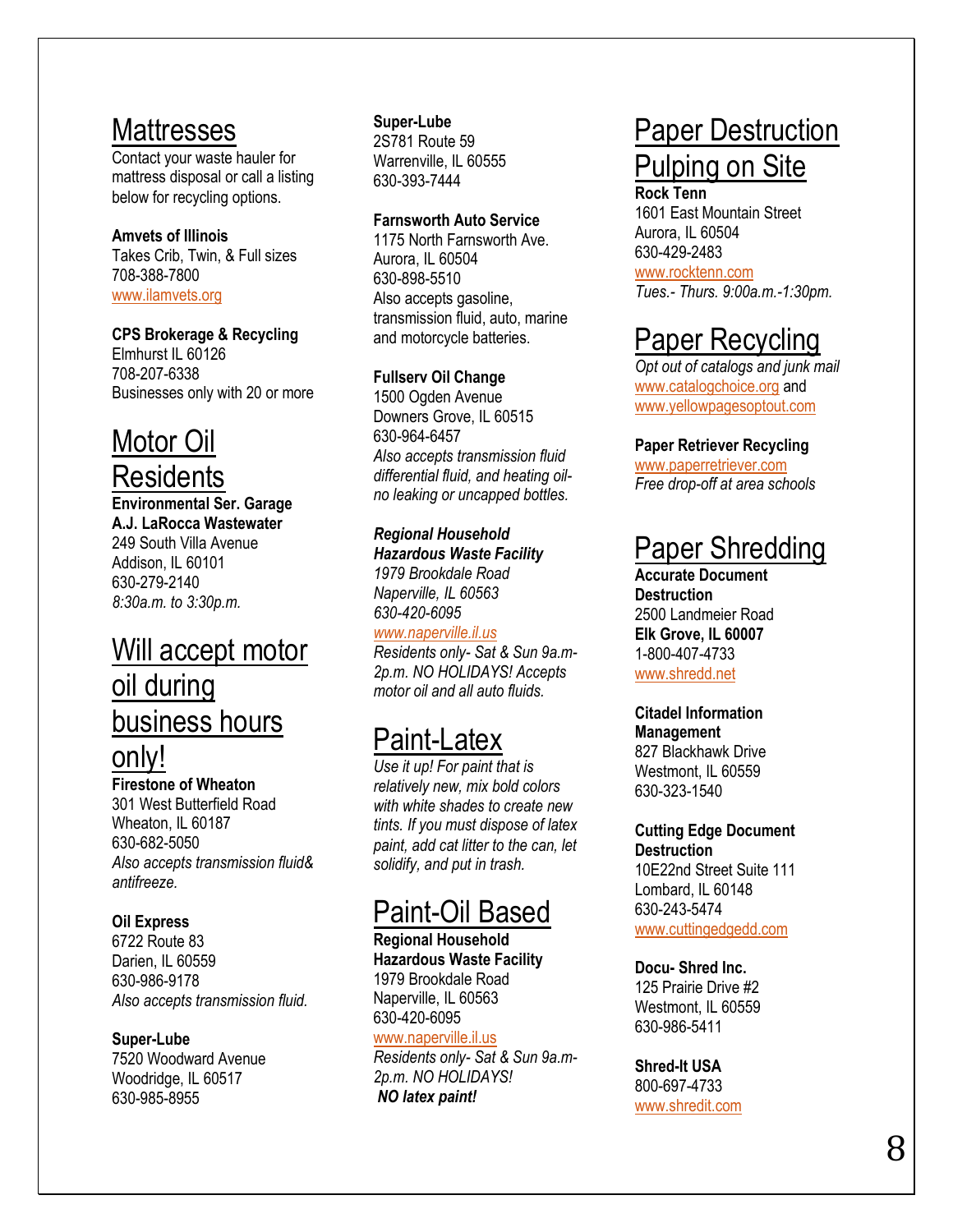## Plastic Bags

Recycle your plastic bags at the front of these stores or reuse bags whenever possible. **Jewel Osco Target Walmart Whole Foods**

### Prescription Meds Safe Disposal

**Addison Police Department** 3 Friendship Plaza Addison, IL 60101

#### **Bloomingdale Police Department** 2015 Bloomingdale Road Bloomingdale, IL 60108

**Burr Ridge Police Department** 7660 County Line Road Burr Ridge, IL 60527

**Carol Stream Police Department** 500 North Gary Avenue Carol Stream, IL 60188

**DuPage County Sheriff's Department** 501 North County Farm Road Wheaton, IL 60608

**Glendale Heights Police Department** 300 Civic Center Plaza Glendale Heights, IL 60139

**Itasca Police Station** 540 West Irving Park Road Itasca, IL 60143



**Lemont Police Department** 416 Main Street Lemont, IL 60439

**Lisle Police Department** 5040 Lincoln Avenue Lisle, IL 60532

**Oak Brook Police Department** 1200 Oak Brook Road Oak Brook, IL 60532

**Schaumburg Police Department** 1000 West Schaumburg Road Schaumburg, IL 60159

**West Chicago Police Department** 325 Spencer Street West Chicago, IL 60185

**Wheaton Police Department** 900 West Liberty Drive Wheaton, IL 60187

**Wood Dale Police Department** 404 N. Wood Dale Rd. Wood Dale, IL 60191

**Regional Household Hazardous Waste Facility**  1979 Brookdale Road Naperville, IL 60540 630 -420 -6095 [www.naperville.il.us](http://www.naperville.il.us/) *Residents only- Sat & Sun 9am2am - NO HOLIDAYS!*

## Tanks & Gas **Cylinders**

**Airgas** 1250 W. Washington St. West Chicago, IL 60185 630 -231 -7760

**Airgas** 1100 Jerichio Road Aurora, IL 60506 630 -896 -8598

### **Amerigas Propane**

4158 Division Street Hillside, IL 60162 708 -544 -1131 *Between 4 -100 lbs. No Freon tanks*

# <u>Recycling</u><br>Drop-Off Centers

### **Addison Recycling Station - North Wastewater**

711 North Addison Road Addison, IL 60101 630 -279 -2140 *Paper, cardboard/chipboard (broken down), glass bottles and jars, steel & aluminum cans, plastics #'s 1,2,3,4,5,7*

### **Waste Management Recycle America of DuPage**

550 North Center Avenue Carol Stream, IL 60188 630 -752 -1610 *Paper, cardboard , chipboard (broken down), glass bottles and jars, steel & aluminum cans, plastics #'s 1,2,3,4,5,7, and 6 & 12 pack rings*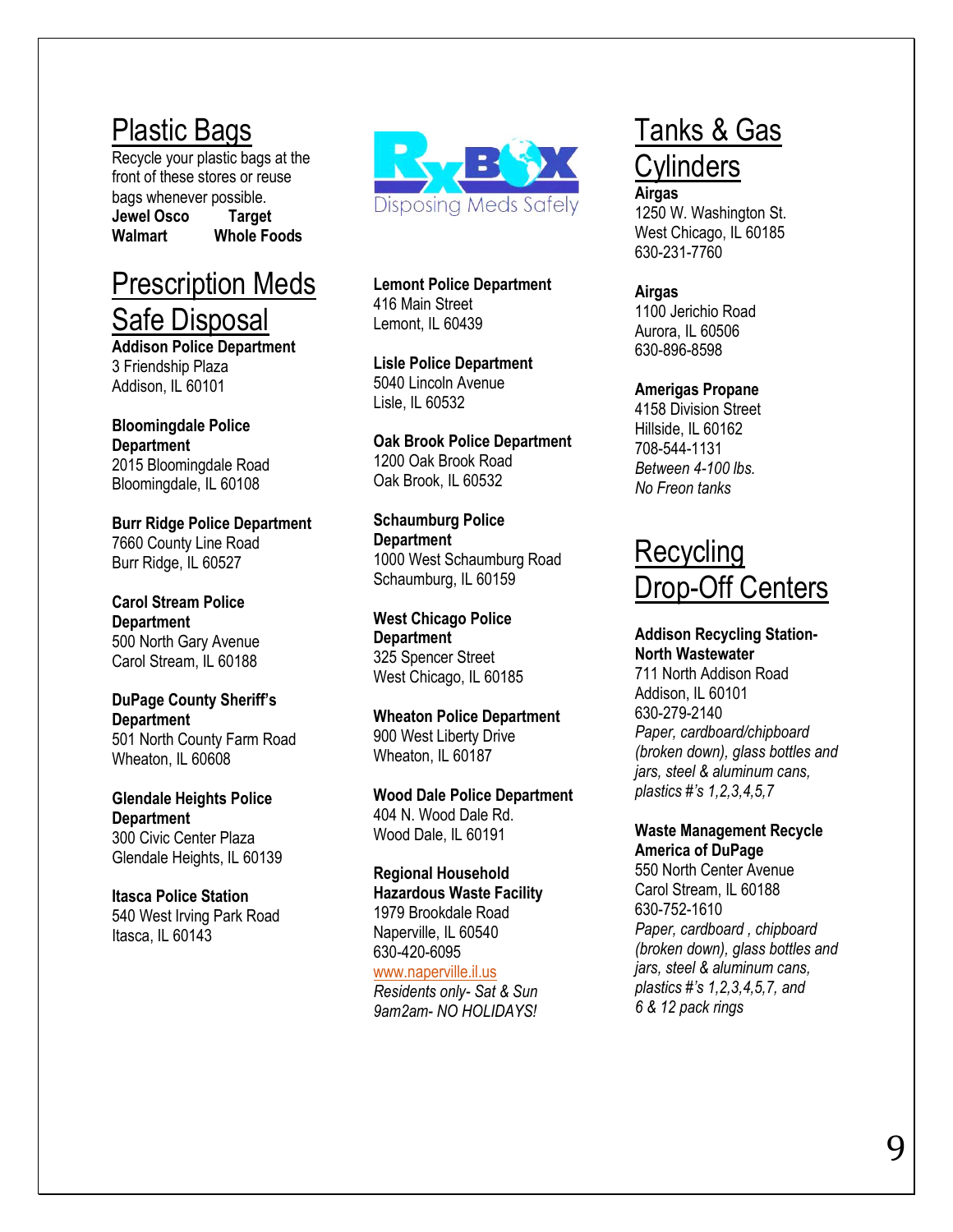## Resale Shop s

**DuPage Convalescent Resale** 

500 North County Farm Road Wheaton, IL 60187 630 -784 -4260 *Housewares, crafts, hangers*

#### **Elmhurst Memorial Hospital Pink Elephant Resale** 121 West First Street

Elmhurst, IL 60126 630 -834 -7379 *Clothing & housewares*

### **Hope Chest - Wayside Cross**

36 North Lincoln Avenue Aurora, IL 60504 630 -723 -3436 *Housewares and appliances*

**Savers All Locations and** 1231 N Gary Avenue Carol Stream IL 60188 630 -588 -3090

### **Second Chance Resale Shops - South Store** 1131 Fairview Avenue Westmont, IL 60559 630 -241 -7268

### **Sharing Connections Furniture Bank** 5111 Chase Avenue

Downers Grove, IL 60515 630 -971 -0565 *Accepts gently used furniture*

### **St. Johns Pennywise Shoppe** 750 Aurora Avenue

Naperville, IL 60540 630 -355 -0467 *Clothes, housewares, toys, etc.*

### **St. Vincent DePaul**

213 Main Street West Chicago, IL 60185 630 -562 -4801 *Housewares, clothing, toys*

### **Divine Treasures**

7 South Prospect Avenue Clarendon Hills, IL 60514 630 -325 -1183 *Small furniture & collectibles*

### **Jubilee Furniture Co**

610 East North Avenue Carol Stream, IL 60188 630 -337 -1467 *Quality used home/office furniture*

### **Wise Penny Resale Shop**

122 N. Main Street Wheaton IL 60187 630 -665 -8626

### **Amvets of Illinois** 708 -388 -7800 [www.ilamvets.org](http://www.ilamvets.org/)

**Goodwill Industries**  All Locations [www.amazinggoodwill.com](http://www.amazinggoodwill.com/)

## Roofing Shingles

**Heritage Asphalt Shingles Recycling**  15330 Canal Bank Road Lemont, IL 60439 630 -739 -1151 [www.heritage](http://www.heritage-enviro.com/) -enviro.com *Fee for drop -off or roll -off* 

### **K. Hoving Recycling & Disposal** 2351 Powis Road West Chicago, IL 60185

630 -377 -7000 [www.khoving.com](http://www.khoving.com/)

*Roll -off containers* 

## School Supplies

### & Books

**S.C.A.R.C.E.** 799 Roosevelt Road Building 2 Suite 108 Glen Ellyn, IL 60138 630 -545 -9710

### [www.scarceecoed.org](http://www.scarceecoed.org/)

*Hard cover gently used books, musical instruments, crayons, craft supplies, & electronics. Call first M -F 9:30a.m. -4p.m.*



## Sharps ( syringes) **Businesses**

*Businesses must comply with IEPA regulations on medical waste.* 

*[www.epa.state.il.us/land/waste](http://www.epa.state.il.us/land/waste-mgmt/factsheets/general-regs.html) [mgmt/factsheets/general](http://www.epa.state.il.us/land/waste-mgmt/factsheets/general-regs.html) [regs.html](http://www.epa.state.il.us/land/waste-mgmt/factsheets/general-regs.html)*

**Stericycle** *866 -783 -7422* **[www.stericycle.com](http://www.stericycle.com/)**

**Medwaste Management 888 -431 -6386 [www.medwastemgmt.com](http://www.medwastemgmt.com/)**

## Sharps/syringes) **Residents**

*Place needles in a rigid plastic bottle. Label "Sharps" and place in garbage.*